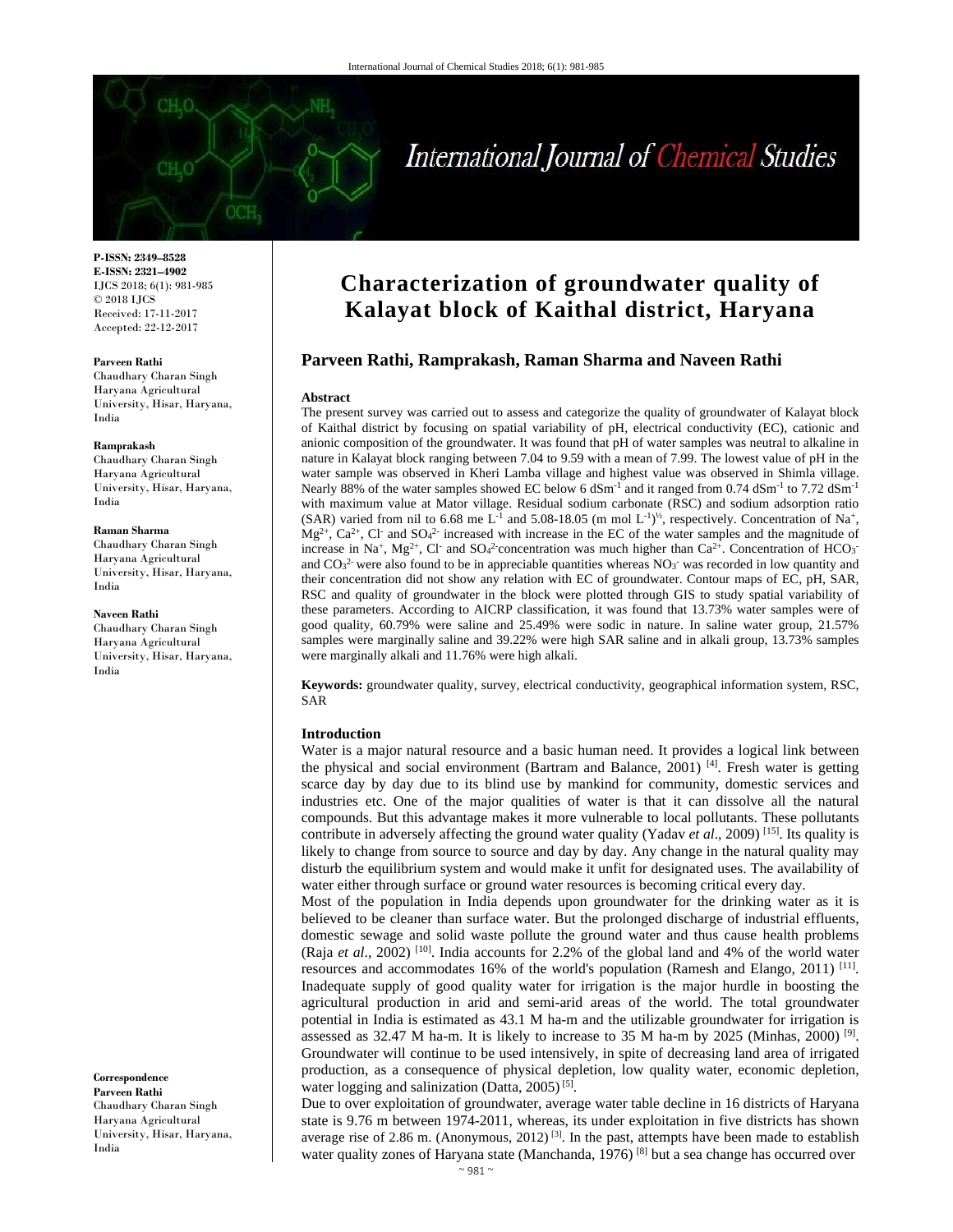the years due to exhaustive water use and a shift in the cropping pattern of the state. This variable withdrawal of groundwater along with scanty rainfall has led to the change in water quality (Kumar *et al.*, 2009) [7]. Therefore, the present study was planned to categorize the groundwater of Kalayat block of Kaithal district and to illustrate the spatial variability of various parameters of groundwater quality *i.e.* pH, EC (electrical conductivity), RSC (residual sodium carbonate), SAR (sodium adsorption ratio) and quality categorization according to All India Coordinated Research Project i.e. AICRP (1989).

# **Materials and Methods**

Kalayat block lies in the south-western part of Kaithal district between 26.67º to 26.77º N latitude and 76.25º to 76.27º E longitudes. The block consists of 28 villages acquiring a total area of 319 Km<sup>2</sup>. The survey and characterization of underground irrigation water of Kalayat block was undertaken during October to December, 2015-16. Water samples were collected randomly at a distance of 1-2 km by thorough covering the whole block (Fig.1).



The longitude and latitude of location of sampling points were recorded by GPS at each location. The geological formations of the area contain groundwater in substantial quantity. The samples were analyzed for EC, pH,  $CO<sub>3</sub><sup>2</sup>$ , HCO<sub>3</sub>, Cl, SO<sub>4</sub><sup>2</sup>,  $Ca^{2+}$ ,  $Mg^{2+}$ , Na<sup>+</sup> and K<sup>+</sup> by following the procedures outlined in USDA Handbook No. 60 (Richards, 1954) [12]. Water samples were categorized on the basis of criteria adopted by All India Coordinated Research Project on Management of salt affected soils and use of saline water, through the values of EC, SAR and RSC of the samples (Gupta *et al.,* 1994) [6]. For irrigation water quality categorization, Adhikary *et al.*  $(2014)$ <sup>[2]</sup> considered five parameters such as EC, SAR, HCO<sub>3</sub>, Cl and  $Mg^{2+}/Cl$  ratio in their study. The sodium or alkali hazard in groundwater for irrigation was determined by the absolute and relative concentration of cations and is expressed in terms of SAR. SAR and RSC were calculated as described by the following equations:

SAR (mmol l<sup>-1</sup>)<sup>1</sup>/<sub>2</sub> = 
$$
\frac{Na^{+}}{\sqrt{\frac{Ca^{2+} + Mg^{2+}}{2}}}
$$
RSC (me l<sup>-1</sup>) = (CO<sup>2</sup><sub>3</sub> + HCO<sup>-1</sup><sub>3</sub>) - (Ca<sup>2+</sup> + Mg<sup>2+</sup>)

## **Results and Discussion**

In the present study, the range and means of different quality parameters assessed are given in Table 1. The pH of water samples ranged from 7.04 to 9.59 with a mean of 7.99. The lowest value of pH in the water sample was observed in Kheri Lamba village and highest value was observed in Shimla village. The pH was found neutral to alkaline in nature in Kalayat block. The spatial variability of pH of groundwater in Kalayat block is given in Fig. 2.

The electrical conductivity in Kalayat block ranged from  $0.74$ -7.72 dSm<sup>-1</sup> with a mean of 3.60 dSm<sup>-1</sup>. The lowest and highest value of EC i.e. 0.74 and 7.72 dSm<sup>-1</sup> was recorded in Kheri Serkhan and Mator village, respectively. Location specific variability of EC in the block is shown by spatial variation map (Fig. 3). No particular trend in the variation of EC is present in the block and most of the groundwater samples have EC below  $6 \text{ dSm}^{-1}$ . The highest EC range (6-8) dSm-1) was found in only 6 locations in the block.



**Fig 2:** Spatial variability of pH of groundwater in Kalayat block

**Table 1:** Range and mean of different water quality parameters in Kalayat Block, Kaithal

| Sr. No.        | <b>Quality Parameter</b>           | Range          | Mean  |
|----------------|------------------------------------|----------------|-------|
|                | Ph                                 | 7.04-9.59      | 7.99  |
| $\overline{c}$ | $EC$ (dSm <sup>-1</sup> )          | 0.74-7.72      | 3.60  |
| 3              | $RSC$ (me $L^{-1}$ )               | $0.00 - 6.68$  | 1.03  |
| 4              | $SAR(m \text{ mol } L^{-1})^{1/2}$ | 5.08-18.05     | 11.31 |
| 5              | $Ca^{2+}$ (me L <sup>-1</sup> )    | $0.40 - 5.10$  | 2.52  |
| 6              | $Mg^{2+}$ (me L <sup>-1</sup> )    | 1.12-14.28     | 7.20  |
| 7              | $Na^{+}$ (me $L^{-1}$ )            | 5.40-56.20     | 25.30 |
| 8              | $K^{+}$ (me $L^{-1}$ )             | $0.08 - 3.20$  | 0.36  |
| 9              | $CO32(me L-1)$                     | $0.00 - 5.30$  | 1.25  |
| 10             | $HCO3$ (me $L-1$ )                 | $0.00 - 10.50$ | 3.05  |
| 11             | $Cl$ (me $L^{-1}$ )                | 3.00-47.90     | 23.08 |
| 12             | $SO_4^2$ (me $L^{-1}$ )            | $0.20 - 20.80$ | 7.77  |
| 13             | $NO3$ (me $L-1$ )                  | $0.00 - 1.40$  | 0.45  |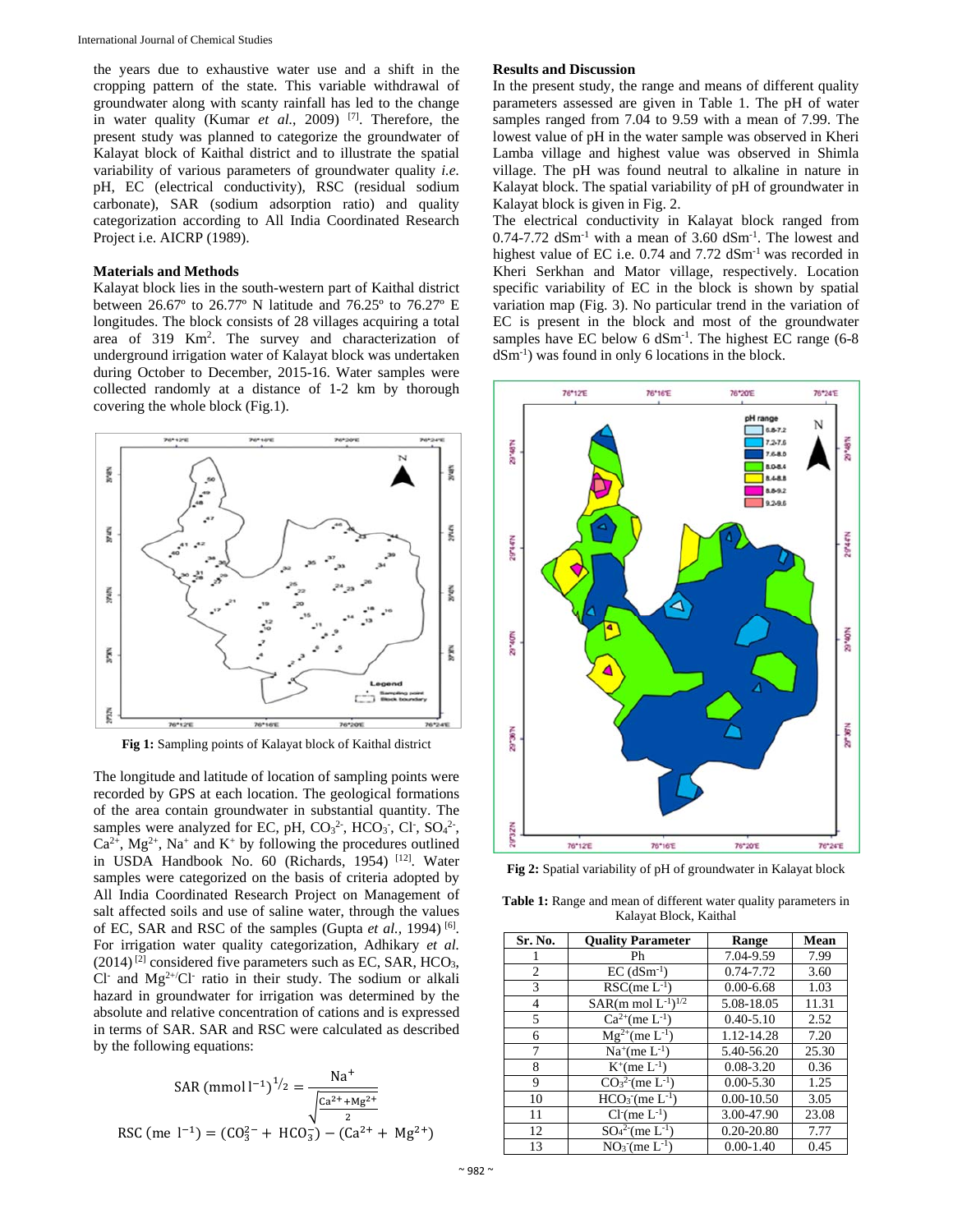

**Fig 3:** Spatial variability of electrical conductivity (EC) of groundwater in Kalayat block

In case of cations, sodium was the dominant ion with minimum value observed in Kheri Serkhan village and maximum was recorded in Mator village and its concentration varied from 5.40-56.20 me  $L^{-1}$ , followed by magnesium (1.12-14.28 me  $L^{-1}$ ), calcium (0.40-5.10 me  $L^{-1}$ ) and potassium  $(0.08-3.20 \text{ me } L^{-1})$ . Average value for Na<sup>+</sup>, Mg<sup>2+,</sup> Ca<sup>2+</sup> and K<sup>+</sup> were  $25.30, 7.20, 2.52$  and  $0.36$  me  $L^{-1}$ , respectively. Maximum value of magnesium and calcium was found in Mator village and lowest in village Kheri Serkhan. Potassium was minimum in Mator village and maximum in village Dubal. The cations in groundwater were found in order of  $Na^+ > Mg^{2+} > Ca^{2+} > K^+$ . In case of anions, chloride was the dominant anion with maximum value of  $47.90$  me  $L^{-1}$  in village Bata and minimum  $(3 \text{ me } L^{-1})$  in Ballu village followed by sulphate  $(0.20{\text -}20.80 \text{ me } L^{-1})$ , bicarbonate  $(0.00{\text -}1)$ 10.50 me  $L^{-1}$ ), carbonate (0.00-5.30 me  $L^{-1}$ ) and nitrate (0.00-1.40 me  $L^{-1}$ ). Average value for  $CO<sub>3</sub><sup>2</sup>$ , HCO<sub>3</sub>, Cl<sup>-</sup>, SO<sub>4</sub><sup>2-</sup> and NO<sub>3</sub> were 1.25, 3.05, 23.08, 7.77 and 0.45 me L<sup>-1</sup>, respectively (Table 1). Analytical results of groundwater quality indicated that the order of abundance of anion concentration were  $Cl > SO<sub>4</sub><sup>2</sup> > HCO<sub>3</sub> > CO<sub>3</sub><sup>2</sup> > NO<sub>3</sub>$ . Shahid *et al.* (2008) [13] also reported the similar results in Julana block of Jind district. In arid and semi-arid regions, various workers have reported the dominance of sodium and chloride ions in irrigation waters (Sharma, 1998; Shahid *et al.,* 2008) [13, 14].

Sodium adsorption ratio value of groundwater provides a useful index of the sodium hazard of the water for soils and crops. Higher SAR values reflect sodic nature of groundwater. The high sodium water may produce harmful levels of exchangeable sodium in most soils and requires special soil management like good drainage, high leaching and organic matter addition. SAR of water samples were observed in range of 5.08-18.05 (m mol  $L^{-1}$ )<sup>1/2</sup> having mean value of 11.31 (m mol  $L^{-1}$ )<sup>1/2</sup>. Village Mator was marked with maximum SAR value and village Ballu was noticed with minimum SAR. Most of the water samples were found to have SAR between 10-15 (m mol  $L^{-1}$ )<sup>1/2</sup>. Residual sodium carbonate values of water samples were highly variable and ranged from 0.00-6.68 me  $L^{-1}$  with mean value of 1.03 me  $L^{-1}$ . In most of the regions of Kalayat block, RSC was absent and maximum RSC was recorded in Dubal village. The Spatial variability of SAR and RSC of groundwater in Kalayat block is given in Fig. 4 and 5, respectively.



**Fig. 4:** Spatial variability of SAR of groundwater in Kalayat block



**Fig 5:** Spatial variability of RSC of groundwater in Kalayat block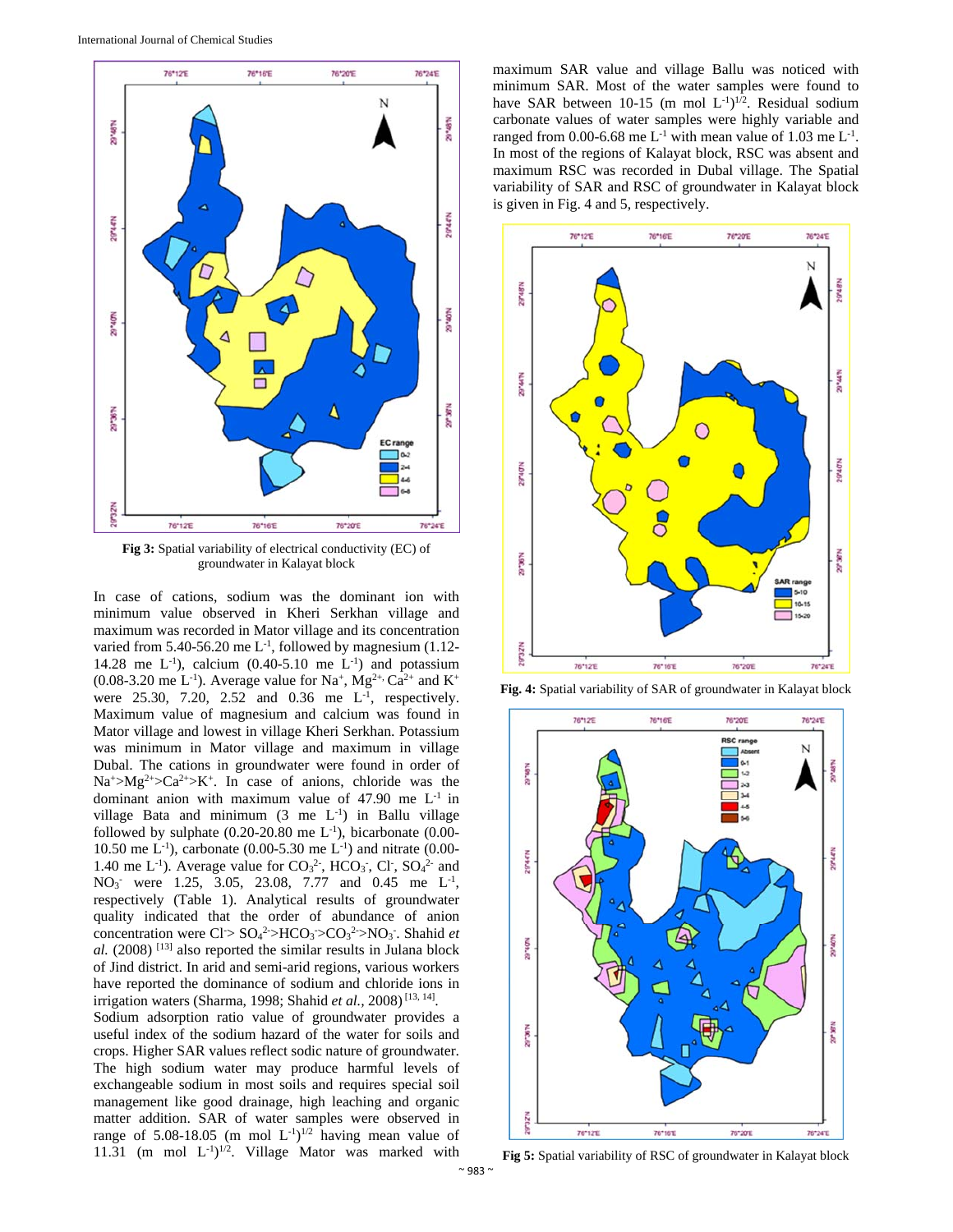# **Average chemical composition of water samples of Kalayat block in different EC classes**

Average of chemical composition and related quality parameters in different EC ranges for Kalayat block are given in Table 2. Minimum per cent (11.76) of samples were in the EC range of 6-8 dSm-1. The study revealed that 88.23% of the samples showed EC less than 6 dSm<sup>-1</sup>. No samples was found having EC greater than 8 dSm<sup>-1</sup>. Concentration of Na<sup>+</sup>, Mg<sup>2+</sup>,  $Ca<sup>2+</sup>$  and K<sup>+</sup> increased with increase in the EC of the water samples and the magnitude of increase in Na<sup>+</sup> and Mg<sup>2+</sup> concentration was much higher than  $Ca^{2+}$ . Similarly, concentration of Cl<sup>-</sup> and  $SO<sub>4</sub><sup>2</sup>$  increased with the increase in the EC of the water samples.  $HCO<sub>3</sub>$  and  $CO<sub>3</sub>$ <sup>2</sup> were also found to be in appreciable quantities whereas  $NO<sub>3</sub>$  was recorded in low quantity and their concentration did not show any relation with EC of groundwater. The distribution of groundwater samples with increasing EC reveals that the percent samples in EC classes remains steady upto EC 4-6 dSm-1 and thereafter decreased.

Based on AICRP classification, 13.70%, 60.79% and 25.49% samples of groundwater were of good quality, saline and alkali in nature, respectively (Fig. 6). In saline group, 21.57% and 39.22% were marginally saline and high SAR saline, respectively. Among the alkali group, 13.73% samples were marginally alkali and 11.76% were highly alkali in nature. No particular trend in the spatial variation of groundwater quality was found but maximum numbers of samples were found in saline category. At every location, it is not feasible to work out the quality of groundwater in view of the time and cost involved in the data collection and its analysis. So the spatial distribution maps generated for various parameters and groundwater quality by using GIS technique could be useful for planners and decision makers to start with development activities.

**Table 2:** Average chemical composition of water samples in different EC classes of Kalayat block

| <b>EC Classes</b> | Number of | Percent of $ CO32$ HCO <sub>3</sub> |                |      | CF-   | $ SO_4{}^{2-} NO_3 Ca^{2+} Mg^{2+}$ |      |      |      | $Na+$                   | $\mathbf{K}^+$                   | <b>RSC</b> | <b>SAR</b> |
|-------------------|-----------|-------------------------------------|----------------|------|-------|-------------------------------------|------|------|------|-------------------------|----------------------------------|------------|------------|
| $(dSm^{-1})$      | samples   | <b>Samples</b>                      | (me $L^{-1}$ ) |      |       |                                     |      |      |      |                         | (m mol $L^{-1}$ ) <sup>1/2</sup> |            |            |
| $0 - 2$           | 15        | 29.41                               | 1.41           | 3.57 | .29   | 2.05                                | 0.42 | 0.08 | 2.60 | 10.71 0.22 1.82         |                                  |            | 8.01       |
| 2-4               | 15        | 29.41                               | 1.37           | 3.17 | 19.94 | 5.40                                | 0.47 | 2.38 | 6.78 | 20.49 0.41              |                                  | 1.22       | 10.05      |
| $4-6$             | 15        | 29.41                               | 0.88           | 212  | 78    | 1.22                                | 0.42 | 3.34 |      | 9.64 34.74 0.43         |                                  | 0.45       | 13.72      |
| $6 - 8$           |           | 11.76                               | 1.52           | 3.73 |       | 43.68   19.40   0.58                |      | 4.73 |      | $13.39$ 50.25 0.43 0.00 |                                  |            | 16.67      |



**Fig 6:** Quality of groundwater (percent) in Kalayat block



**Fig 7:** Spatial variability of water quality of groundwater in Kalayat block

# **Conclusion**

The maximum number of samples were found in saline category (60.79%) followed by alkali (25.49%). Good quality and marginally saline waters can be used with management practices depending upon the rainfall, crop to be grown and soil type. The waters rated high SAR saline and highly alkali in general are not suitable for irrigation but can be used in conjunction with canal water by cyclic mode and by adding gypsum to neutralize the RSC of water for irrigation.

# **References**

- 1. Adhikary PP, Biswas H. Geospatial assessment of groundwater quality in Datia district of Bundelkhand. Ind. J Soil Cons. 2011; 39(2):108-116.
- 2. Adhikary PP, Dash CJ, Kumar G, Chandrasekharan. Characterization of groundwater quality for irrigation and drinking using a modified groundwater quality index. Ind. J Soil Cons. 2014; 42(3):260-267.
- 3. Anonymous. Groundwater Cell Section, Department of Agriculture,2012.Haryana.http://www.agriharyana.nic.in
- 4. Bartram J, Balance R. Water quality monitoring- a practical guide to the design and implementation of freshwater quality studies and monitoring programmes. T. J. international ltd, Cornwall, Great Britain. 2001, 383.
- 5. Datta PS. Groundwater ethics for its sustainability. Curr. Sci. 2005; 89(5):821-817.
- 6. Gupta RK, Singh NT, Sethi M. Water quality for irrigation in India. Tech. Bulletin, CSSRI, Karnal, India. 1994; 19.
- 7. Kumar S, Phogat V, Satyavan, Kaushik RD, Sharma SK. Assessment of ground water quality for irrigation of Adampur block, Hisar, Haryana. Environ. Ecol. 2009; 27(2A):857-859.
- 8. Manchanda HR. Quality of underground water of Haryana. Technical Bulletin, Haryana Agricultural University, Hisar, 1976.
- Minhas PS. An inventory of India's water resources. Training Course on "Use of saline water for irrigation" from 26 June to 16 July, 2000. CSSRI, Karnal. 2000, 1- 14.